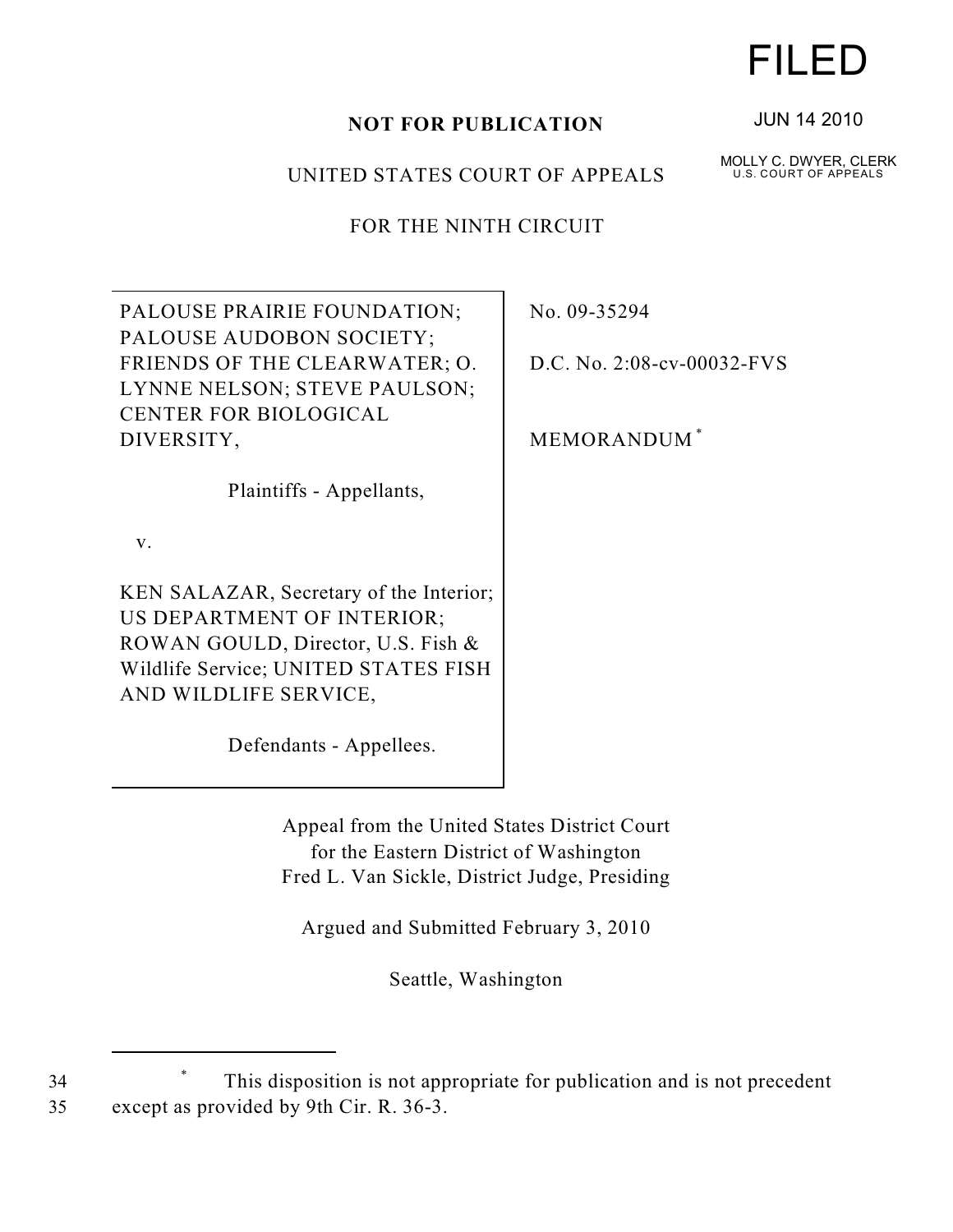Before: ALARCÓN, W. FLETCHER and RAWLINSON, Circuit Judges.

Petitioners-Appellants petitioned the U.S. Fish and Wildlife Service to list the giant Palouse earthworm as an endangered or threatened species. The Service issued a negative 90-day finding that rejected the petition, concluding that there was insufficient evidence to indicate that the earthworm may be threatened. Petitioner-Appellants brought suit in the Eastern District of Washington, claiming that the Service applied the wrong standard in its 90-day finding. The district court granted summary judgment to the Service. We affirm the district court.

The district court's grant of summary judgment is reviewed de novo. *See Brewster v. Shasta County*, 275 F.3d 803, 806 (9th Cir. 2001). Judicial review of the Service's 90-day finding is governed by the Administrative Procedure Act. 5 U.S.C. §§ 701–706; *Western Watershed Projects v. Matejko*, 468 F.3d 1099, 1107 (9th Cir. 2006). The 90-day finding may be set aside if it is "arbitrary, capricious, an abuse of discretion, or otherwise not in accordance with law." 5 U.S.C. §  $706(2)(A)$ .

 The Service expressly stated the correct standard in its 90-day finding. It recognized that it must issue a positive 90-day finding if the petitioner presented "that amount of information that would lead a reasonable person to believe that [listing] may be warranted." *See* 50 C.F.R. § 424.14(b)(1). Also, it noted that at